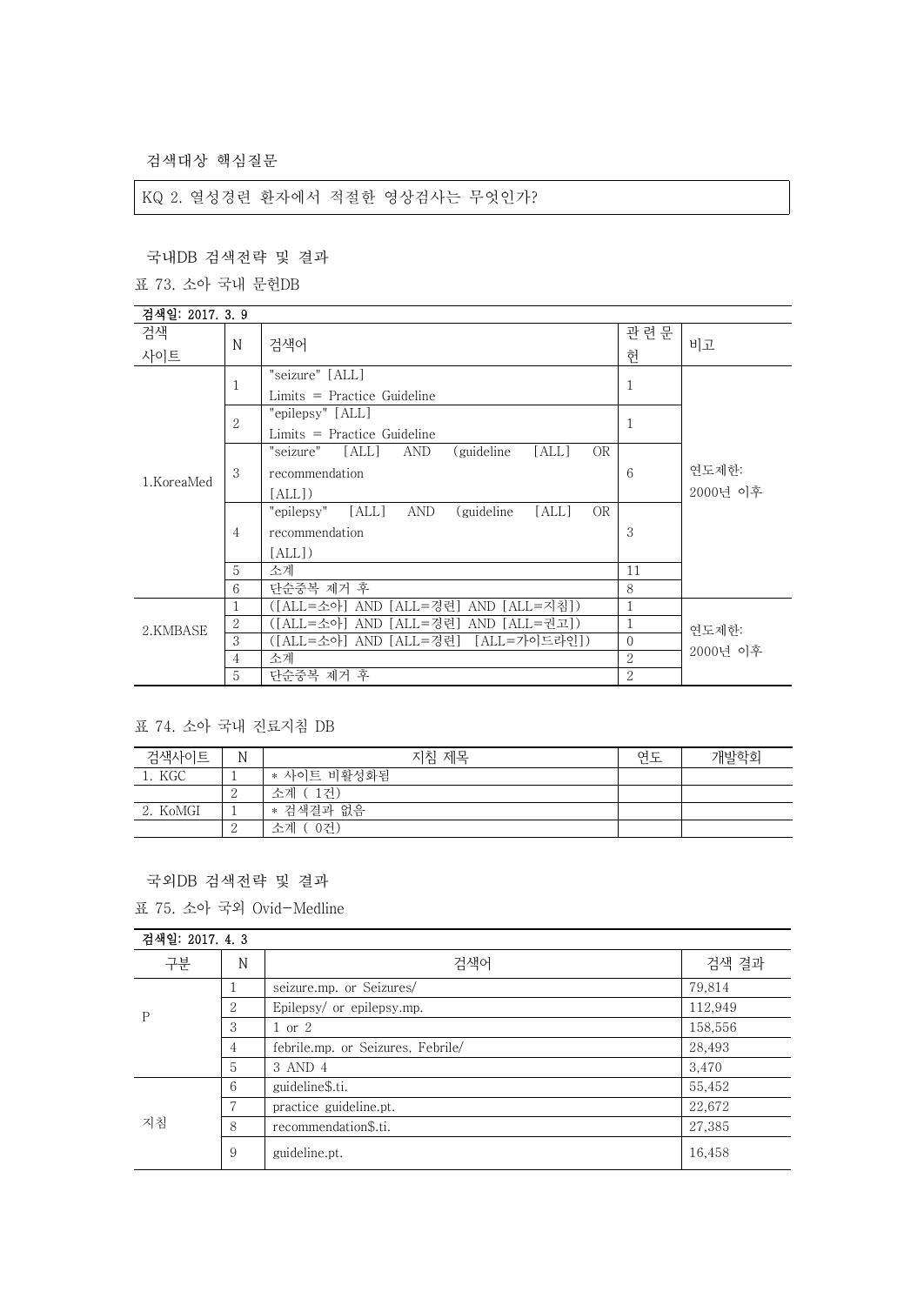| 검색일: 2017. 4. 3 |    |                          |        |
|-----------------|----|--------------------------|--------|
| 구분              | Ν  | 검색어                      | 검색 결과  |
|                 | 10 | 6 or 7 or 8 or 9         | 94,986 |
| P&지침            | 11 | 5 AND 10                 | 26     |
| 연도              | 12 | 5 AND 10 "2006 -Current" |        |
| 종합              | 13 |                          | 17     |

## 표 76. 소아 국외 Ovid-Embase

| 검색일: 2017. 3. 17 |    |                                    |         |
|------------------|----|------------------------------------|---------|
| 구분               | N  | 검색어                                | 검색 결과   |
| P                | 1  | seizure.mp. or Seizures/           | 183,767 |
|                  | 2  | Epilepsy/ or epilepsy.mp.          | 188,507 |
|                  | 3  | 1 or 2                             | 289,251 |
|                  | 4  | febrile.mp. or febrile convulsion/ | 65,571  |
|                  | 5  | 3 AND 4                            | 7,798   |
| 지침               | 6  | guideline\$.ti.                    | 81,631  |
|                  |    | recommendation\$.ti.               | 38,602  |
|                  | 8  | 6 or 7                             | 118,110 |
| P&지침             | 9  | 5 AND 8                            | 46      |
| 연도               | 10 | 5 AND 8 "2006 - Current"           | 35      |
| 종합               | 11 |                                    | 35      |

## 표 77. 소아 국외 GIN

| 검색일: 2017. 3. 8 |                   |       |  |
|-----------------|-------------------|-------|--|
| Ν               | 검색어               | 검색 결과 |  |
|                 | seizure children  |       |  |
|                 | epilepsy children |       |  |

## 표 78. 소아 국외 NGC

| 검색일: 2017. 3. 8 |                                 |       |  |
|-----------------|---------------------------------|-------|--|
| IΜ              | 검색어                             | 검색 결과 |  |
|                 | febrile and seizure and child*  |       |  |
|                 | febrile and epilepsy and child* |       |  |